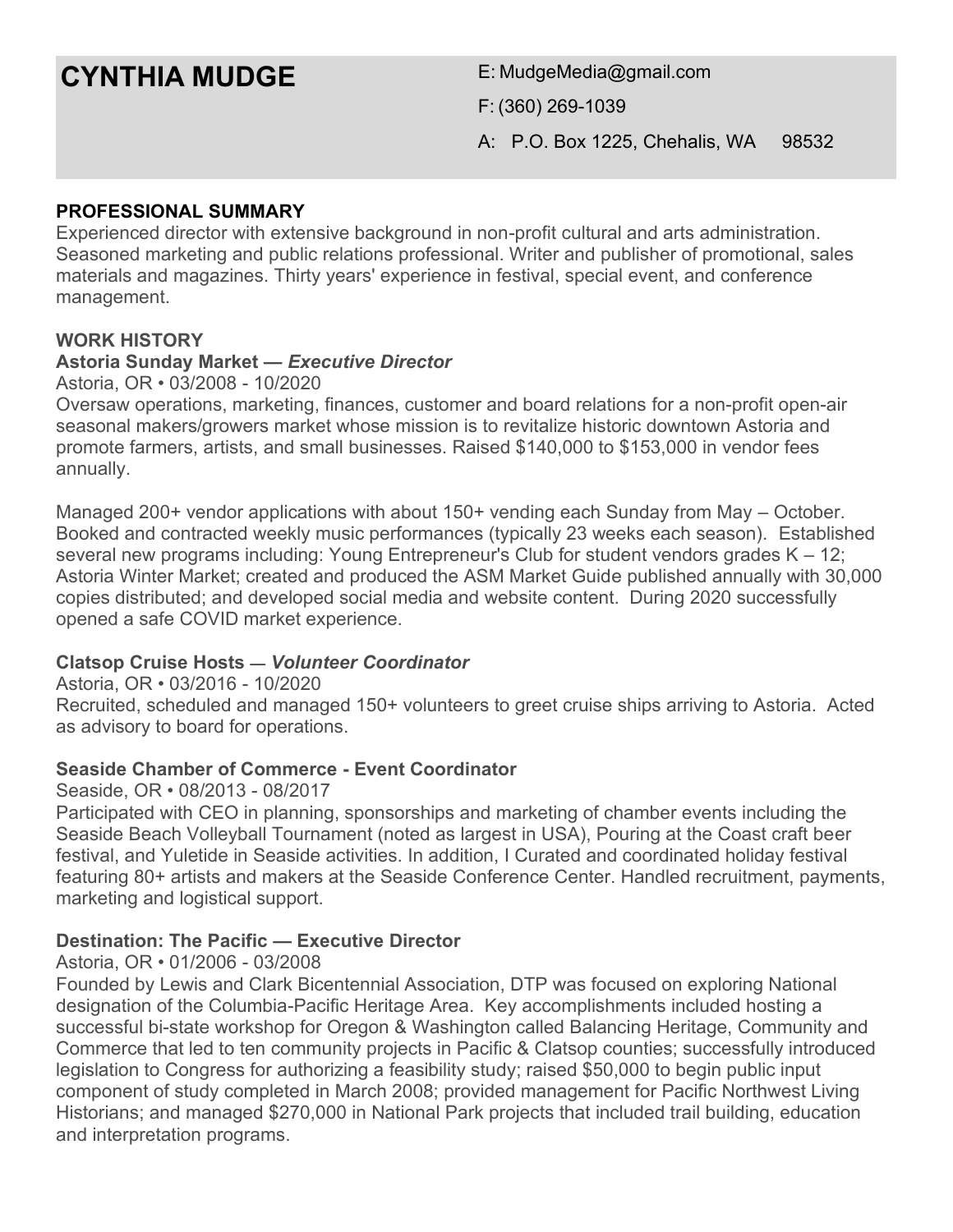## **CYNTHIA MUDGE** E: MudgeMedia@gmail.com

F: (360) 269-1039

A: P.O. Box 1225, Chehalis, WA 98532

## **Lewis & Clark Bicentennial Assoc — Executive Director**

Astoria, OR • 03/2003 - 01/2006

Operations: Responsible for overseeing operations to produce a nationally sanctioned Signature Event commemoration for Oregon and Washington. The Signature Event was comprised of nine public components including a festival, speaker series, opening ceremony, and an experiential event on Astoria-Megler Bridge. Fundraising: From January 2003 to December 2005, we raised \$1.78 million in grants, corporate sponsorships, sales, individual contributions, and other sources. Marketing: Led marketing efforts which included the successful development of highly identifiable branding, a commemorative magazine, regional banner program, posters, rack cards, website, and securing TV, print, and radio sponsors.

## **Salem Public Library Foundation — Communications Director**

Salem, OR • 06/2001 - 3/2003

Managed internal and external communications including monthly newsletter, public relations, and event promotion.

## **Communities.com — Producer, Online Celebrity & Business Events**

Cupertino, CA • 11/1999 - 2/2001

Oversaw technical operations for producing online chat interviews using Communities.com animated chat technology; coordinated with celebrity agents and business clients to prep for event; conducted research to develop bios, questions, and promotional material; hired chat support staff and community managers; acted as online host to introduce guests, field participant questions, and provide filler material. Provided project management for development of its web-based version.

## **Theatre Puget Sound - Executive Director**

Seattle, WA • 01/1997 - 01/1999

- Grew association membership from 20 to more than 500.
- Successfully managed relocation of association office from a private office to 7,000 square-foot studio facility & managed studio rentals.
- Produced annual industry conference, a technology conference, and various workshops.
- Secured grant funding.
- Developed and implemented membership services including a website, email listserv, membership directory, special programs, and newsletter.

## **Pock Communications, Inc - President & Founder**

Seattle, WA • 01/1989 - 01/1999

- Produced and/or promoted large-scale consumer shows (attendance of 50,000+) as well as trade shows, conferences, and workshops. Booked entertainment and speakers.
- Notable projects include the KCPQ 13 Kids Fun Fair produced in the Kingdome (marketing, sales, program manager), Pike Place Market Street Festival (director), Seattle International Music Festival (PR), Seattle International Children's Festival (Marketing), Teen Workforce (producer; job conference for teens), ArtSpring for Very Special Arts Washington (event director), A Celebration of Transitions (co-producer; consumer show for people with disabilities) Seattle Children's Museum Film Festival (event director); Washington